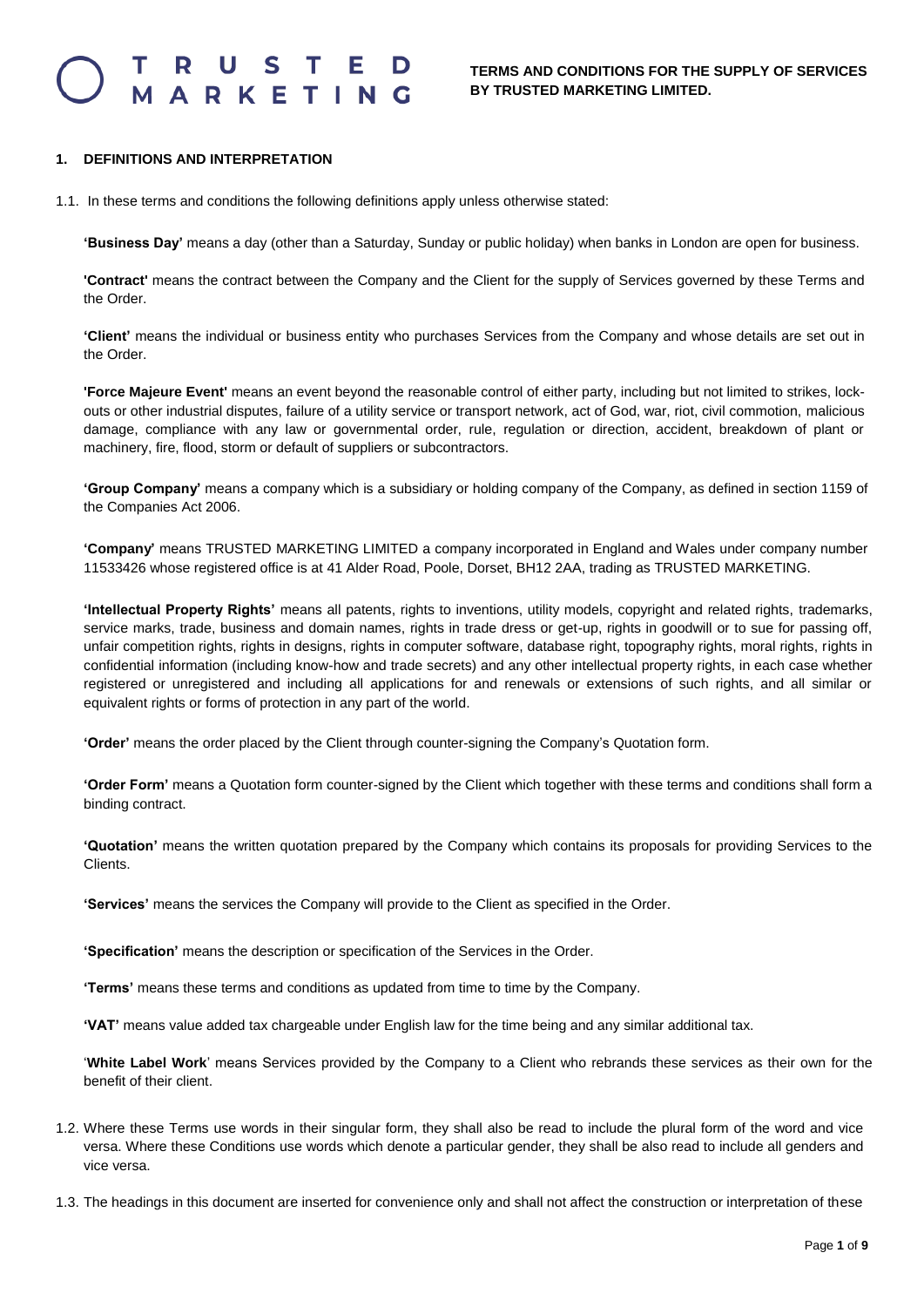Terms.

1.4. A reference to a statute or statutory provision is a reference to such statute or statutory provision as amended or re-enacted. A reference to a statute or statutory provision includes any subordinate legislation made under that statute or statutory provision, as amended or re-enacted.

#### **2. TERMS AND CONDITIONS**

- 2.1. These Terms shall apply to all agreements concluded between the Company and the Client to the exclusion of any other terms that the Client seeks to impose or incorporate, or which are implied by trade, custom, practice or course of dealing.
- 2.2. These Terms and the Order may only be varied by express written agreement between the Company and the Client.

#### **3. THE CONTRACT**

- 3.1. The Order constitutes an offer by the Client to purchase the Services in accordance with these Terms. The Client shall ensure that the terms of the Order and any relevant Specification are complete and accurate.
- 3.2. The Order shall only be deemed to be accepted when the Company issues a written acceptance of the Order, or when the Company has started to provide the Services having received the Order, whichever happens first, at which point the Contract shall come into existence.
- 3.3. The Contract constitutes the entire agreement between the Company to provide the Services to the Client and for the Client to purchase those Services, in accordance with these Terms.
- 3.4. The Client acknowledges that it has not relied on any statement, promise or representation made or given by or on behalf of the Company which is not set out in the Contract. Any samples, drawings, descriptive matter, or advertising issued by the Company and any descriptions or illustrations contained in the Company's catalogues or brochures are issued or published for the sole purpose of giving an approximate idea of the Services described in them. They shall not form part of the Contract or any other contract between the Company and the Client for the supply of Services.
- 3.5. A Quotation for the supply of Services given by the Company shall not constitute an offer. A Quotation shall only be valid for a period of 14 Business Days from its date of issue.
- 3.6. For any White Label Work the Client understands and agrees that the Company have no contractual relationship and therefore no liability in respect of the ultimate client with whom the Client agrees to perform the White Label Work for.

#### **4. COMPANY OBLIGATIONS AND WARRANTIES**

- 4.1. The Company warrants that it will provide the Services as stipulated in the Order using reasonable care and skill to conform in all material respects with the Specification.
- 4.2. The Company shall use all reasonable endeavours to meet any performance dates specified in the Order but any such dates shall be estimates only and time shall not be of the essence for the provision of the Services. The Company shall not be liable for any delay in delivery of the Services caused by a Force Majeure event or the Client's failure to provide the Company with adequate delivery instructions or any other instructions relevant to the supply of the Services.
- 4.3. The Company shall have the right to make any changes to the Services which are necessary to comply with any applicable law.
- 4.4. The Company shall be entitled to use a Group Company or other subcontractors for the provision of the Services provided always that the Company shall remain liable to the Client for the performance of the Services as if it had carried them out itself.

#### **5. CLIENT'S OBLIGATIONS AND INDEMNITIES**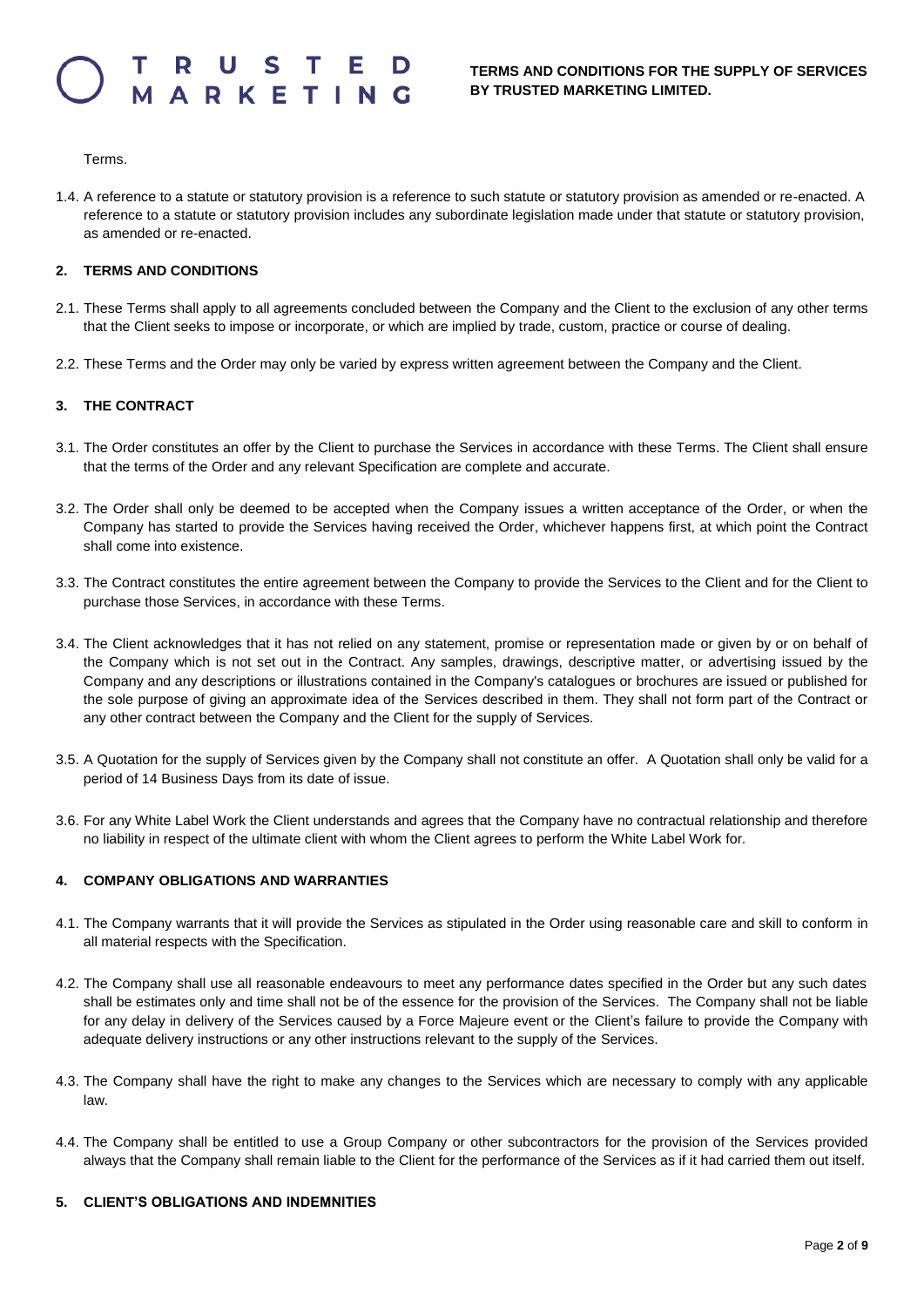# RKETIN

#### **TERMS AND CONDITIONS FOR THE SUPPLY OF SERVICES BY TRUSTED MARKETING LIMITED.**

- 5.1. The Client shall provide assistance and technical information to the Company, as reasonably required by the Company in sufficient time to facilitate the execution of an Order in accordance with any estimated delivery dates or milestones. The Client shall have sole responsibility for ensuring the accuracy of all information provided to the Company and warrants and undertakes to the Company that the Client's employees assisting in the execution of an Order have the necessary skills and authority.
- 5.2. The Client shall be obliged as quickly as possible and within the agreed deadline to comment on and or approve materials provided under the Services, including (without limitation) advertising copy, search terms and graphic material submitted by the Company. In addition, the Client shall be obliged as quickly as possible and within the agreed deadline to implement changes on websites, in IT systems or where it may otherwise be required by the Company.
- 5.3. The Client shall be obliged to inform the Company immediately of changes of domain names, websites, technical setup and any other material information regarding the technical infrastructure which may affect the Services delivered by the Company.
- 5.4. In the event that the Client fails to undertake those acts or provide those materials required under this clause 5 within any agreed deadline (and at least within 15 Business Days of the date requested by the Company) the Company shall be entitled to invoice for the Services that it has supplied and the remaining Services specified in the Order whether or not the Company has been able to deliver them.
- 5.5. The Client shall indemnify and keep the Company indemnified fully against all liabilities, costs and expenses whatsoever and howsoever incurred by the Company in respect of any third parties as a result of the provision of the Services in accordance with the Order, Specification, or the content of the Client's advertising or web pages which result in claims or proceedings against the Company for infringement of any Intellectual Property Rights or other proprietary rights of third parties, or for breach of confidentiality or contract or for defamation.
- 5.6. The Client undertakes to comply with all applicable rules, regulations, codes of practice and laws relating to its use of the Services, including without limitation its obligations under the Data Protection Act 1998, the General Data Protection Regulations 2018, the Regulation of Investigatory Powers Act 2000, Competition Act 1998 and the E-Commerce Directive and equivalent legislation and hereby agrees to indemnify and to keep the Company indemnified in respect of any and all costs, claims or proceedings whatsoever brought against the Company by any third party in connection with any breach of the same by the Client.
- 5.7. As standard across the Services and unless otherwise notified, the Client shall be exclusively responsible for implementing the optimisation changes recommended by the Company. As notified by the Company, in certain cases for amendments to existing optimisations, the Client shall allow the Company use of the site's FTP or content management system's username and password in order to complete the agreed work.
- 5.8. The Company require that prior notice be given for any alterations relating to the Client's website(s) that may affect the services supplied by the Company. If alterations are made by the Client or a third party to the Client's site(s) performance may be affected and the Company cannot be held responsible.
- 5.9. In respect of all White Label Work the Client shall indemnify the Company against all liabilities, costs, expenses, damages and losses (including any direct, indirect or consequential losses, loss of profit, loss of reputation and all interest, penalties and legal and other professional costs and expenses) suffered or incurred by the Company arising out of or in connection with the contract between the Client and their client for the White Label Work.

#### **6. PRICES**

- 6.1. Unless otherwise expressly stated, all prices shall be in Pounds Sterling and shall be exclusive of VAT and other duties. In the event that duties are introduced or changed after the conclusion of an Order, the Company shall be entitled to adjust the agreed prices accordingly.
- 6.2. The Client acknowledges that certain Services may involve the licensing of third party Intellectual Property Rights and that the Client may be required to enter into a licence directly with such third party. Unless otherwise expressly stated, all prices shall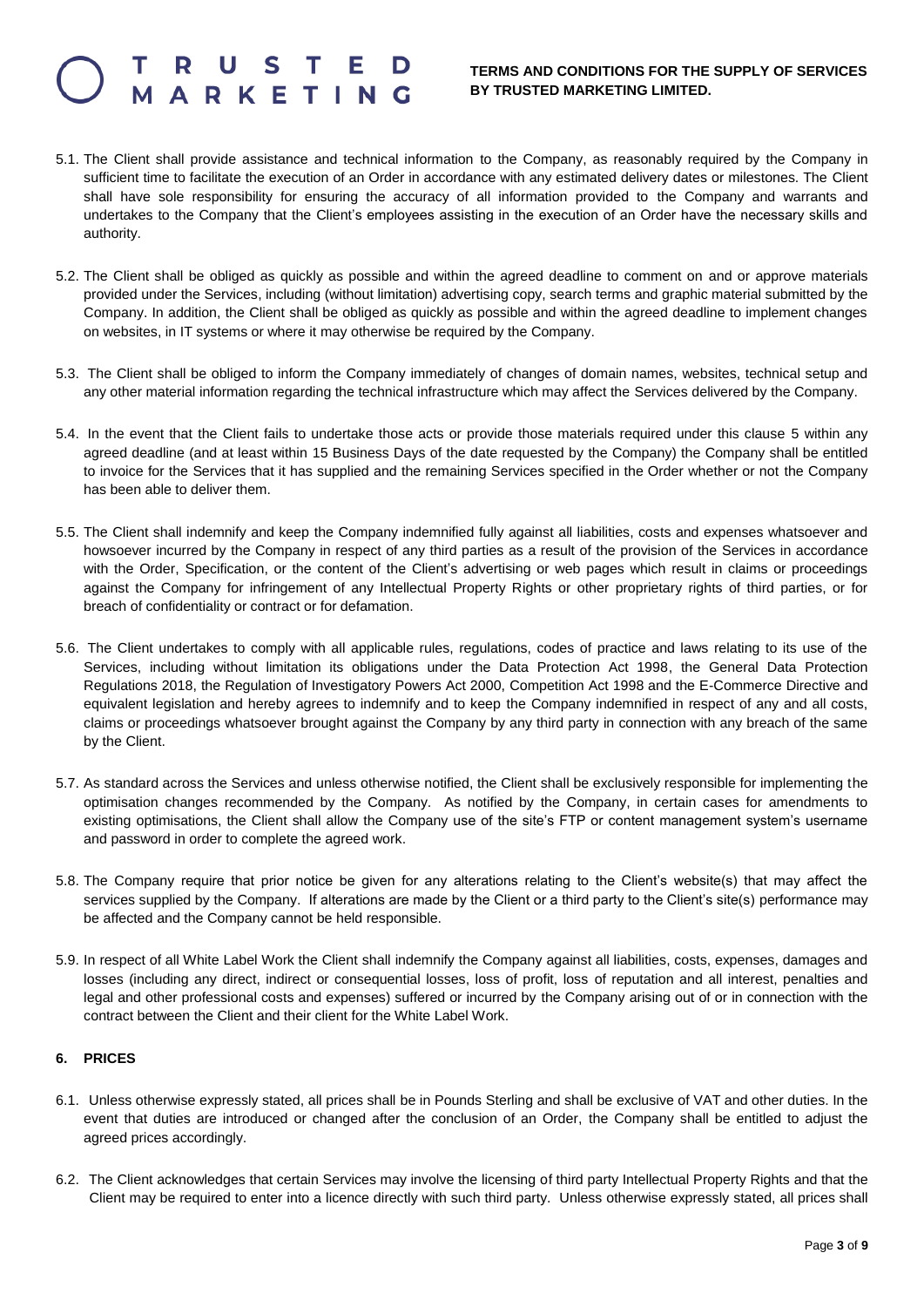be exclusive of costs for the acquisition of Intellectual Property Rights for materials to be included in marketing materials, including if relevant (but without limitation) pictures and licenses from third party owners and licensors.

- 6.3. The price stated in the Order shall be an estimate based on a qualified estimate of the number of hours required to provide the Services. This is an estimate only and Services shall be invoiced in accordance with the actual number of hours spent in accordance with the price set out in the Order or Quotation and in the event that the price is not so stipulated, the Client shall be charged at the hourly rate of £100. The Company shall be obliged to update the estimate and budgets on an ongoing basis following, among other things, changes made to an Order.
- 6.4. Whilst every effort is made to ensure that costing estimates are accurate, the Company reserves the right to amend any estimate, should an error or omission have been made.

#### **7. PAYMENT**

- 7.1. The Company shall invoice the Client monthly, either in advance or following Services delivered. Before the Company carry out any work Clients are usually asked to provide a non-refundable fees deposit. This deposit is like a rent deposit. It is kept securely and will be offset against the Client's last invoice(s) when the work detailed in an Order has been completed. Also, if the Client does not pay a monthly invoice when it is due the Company shall use the deposit to pay the invoice and will not do any further work until the deposit is replaced.
- 7.2. The Client shall pay each invoice submitted by the Company within 14 Business Days of the date of the invoice and in cleared funds in accordance with clause 7.3 below. The invoice number shall be stated on all payments and payment by BACS, and Bank Transfer are accepted.
- 7.3. The Client shall pay all amounts due under the Contract in full without any deduction or withholding except as required by law and the Client shall not be entitled to assert any credit, set-off or counterclaim against the Company in order to justify withholding payment of any such amount in whole or in part. the Company may, without limiting its other rights or remedies, set off any amount owing to it by the Client against any amount payable by the Company to the Client.
	- 7.4. In the event of overdue payment, interest shall accrue on the invoice amount at the statutory rate prescribed by the Late Payment of Commercial Debts (Interest) Act 1998 or at the rate of 2 per cent over the base rate of The Royal Bank of Scotland Group Plc (whichever should be the higher). At the Company's discretion, a fee of £50 (to cover administrative expenses and not as a penalty) shall be charged per reminder for overdue payment submitted to the Client. The Company shall be entitled to submit such reminders on a weekly basis once the fees have become overdue. the Company expressly reserves all rights at all times to bring any legal action it considers appropriate to recover any unpaid sums.
- 7.5. Late payment shall be considered as constituting a material breach of the Contract entitling the Company (at its discretion) to cancel the Contract or to affirm the Contract and assert the usual remedies for breach.
- 7.6. In the event that the Services cannot be delivered either in full or in part due to the Client's failure to assist or delay in assisting in the execution of the Order, the Company shall be entitled to charge to the Client an estimated amount, corresponding to the amount that would have been due had the Services been rendered in accordance with the Order. The Company shall be entitled to payment on the basis of the Company's price list applicable from time to time for any additional work required because of the Client's failure to assist or delay in assisting.
- 7.7. If the Client subsequently requires the Company to complete the work within a shorter time frame than specified in the Order the Company reserves the right to charge additional monies to prioritise such projects ahead of pre-planned work.

### **8. DELAYS AND COMPLAINTS**

8.1. In the event that the Client proves that the Services are delayed or not in accordance with the Contract, the Company shall be obliged to remedy or redeliver, at its own discretion, without undue delay. In the event that the Services continue to be not in accordance with the Contract after reasonable attempts have been made to remedy this, the Client shall be entitled to cancel the Order in accordance with clause 13.2 a), provided that the breach is material.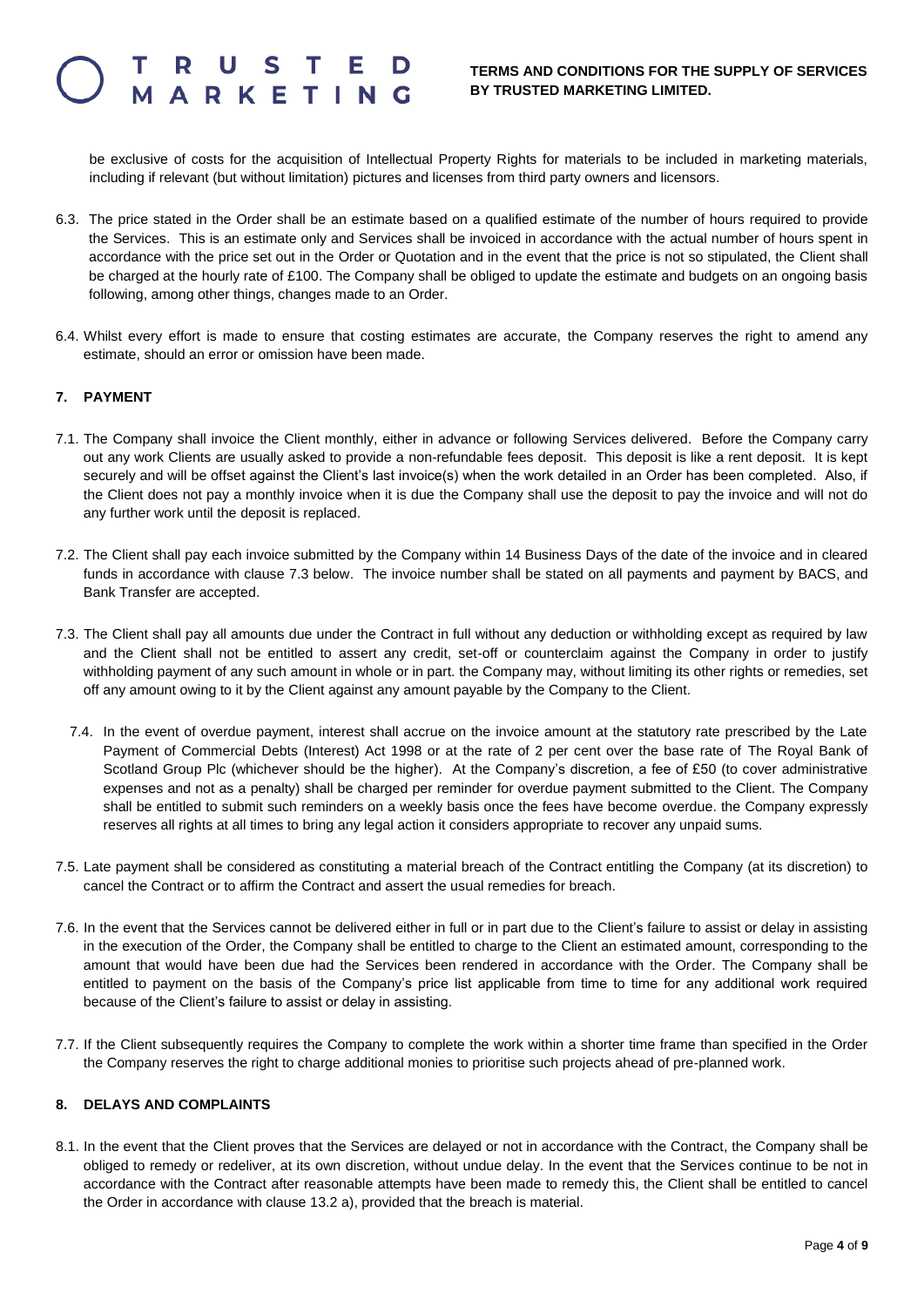### **ARKETIN**

#### **TERMS AND CONDITIONS FOR THE SUPPLY OF SERVICES BY TRUSTED MARKETING LIMITED.**

- 8.2. Complaints concerning delays or breach of Contract shall be submitted immediately after the time when the Client became or should have become aware of the matter. If the Client fails to bring the defect (unless by its very nature it is impossible to ascertain within such a period) to the attention of the Company within 48 hours the Client shall be deemed to have accepted the Services and shall not be entitled to assert remedies based on delays or breach of Contract.
- 8.3. The Client hereby acknowledges that certain Services rely upon goods and/or services being provided by third parties ('**Third Party Services**'). The Client acknowledges that the Third Party Services will be governed by that third parties' terms and conditions and that the Company cannot provide any warranties in respect of the Third Party's Services and will not be liable to the Client for any delays and/or failings in respect of the same. Providers of Third Party Services may provide their own warranties to the Client and the Client must satisfy itself whether or not such warranties (where given) are acceptable for the Client's business purposes or risk management policies.
- 8.4. The Company's only responsibility in respect of the Third Party Services is to take reasonable care and skill when selecting the providers of the same.
- 8.5. The Client's exclusive remedies for late delivery or Services not conforming with the Contract are as specified in this clause 8 and, if the remedies set out in these Terms have been exhausted, the Client's final remedy is limited to cancellation of the Contract and the Company's sole liability is to refund any payments for Services not conforming with the Contract, subject to the limitations set out in clause 9 below.

#### **9. LIABILITY**

- 9.1. Except as expressly stated in this Clause 9, the Company shall have no liability to the Client for any loss or damage whatsoever arising from or in connection with the provision of the Services or for any claim made against the Client by any third party.
- 9.2. Without prejudice to the generality of Clause 9.1 above, the Company shall have no liability for any losses or damages which may be suffered by the Client whether the same are suffered directly or indirectly or are immediate or consequential which fall into the following categories:
	- a) Any indirect or consequential loss arising under or in relation to the Contract even though the Company was aware of the circumstances in which such loss could arise;
	- b) Loss of profits; loss of anticipated savings; loss of business opportunity or goodwill;
	- c) Loss of data; and
	- d) Fraudulent clicks on any of the Client's accounts managed by the Company.
- 9.3. To the extent such liability is not excluded by sub-clauses 9.1, 9.2 and clause 10 below, the Company's total liability (whether in contract, tort (including negligence or otherwise)) under or in connection with the Contract or based on any claim for indemnity or contribution (including for damage to tangible property) or otherwise will not in any event exceed the total sum invoiced for the Services.

#### **10. OTHER LIMITATIONS OF LIABILITY**

10.1. The Company shall not be liable for downtimes, interference in the form of hacking, virus, disruptions, interruptions, faulty thirdparty software, search engines or websites on which a service is dependent or other deliveries from a third party. The Company shall use its reasonable efforts to assist in remedial efforts if so requested by the Client. Any work connected with remedial efforts as described above shall be charged to the Client separately in accordance with these Terms or (at the Company's discretion) the Company's price list applicable from time to time.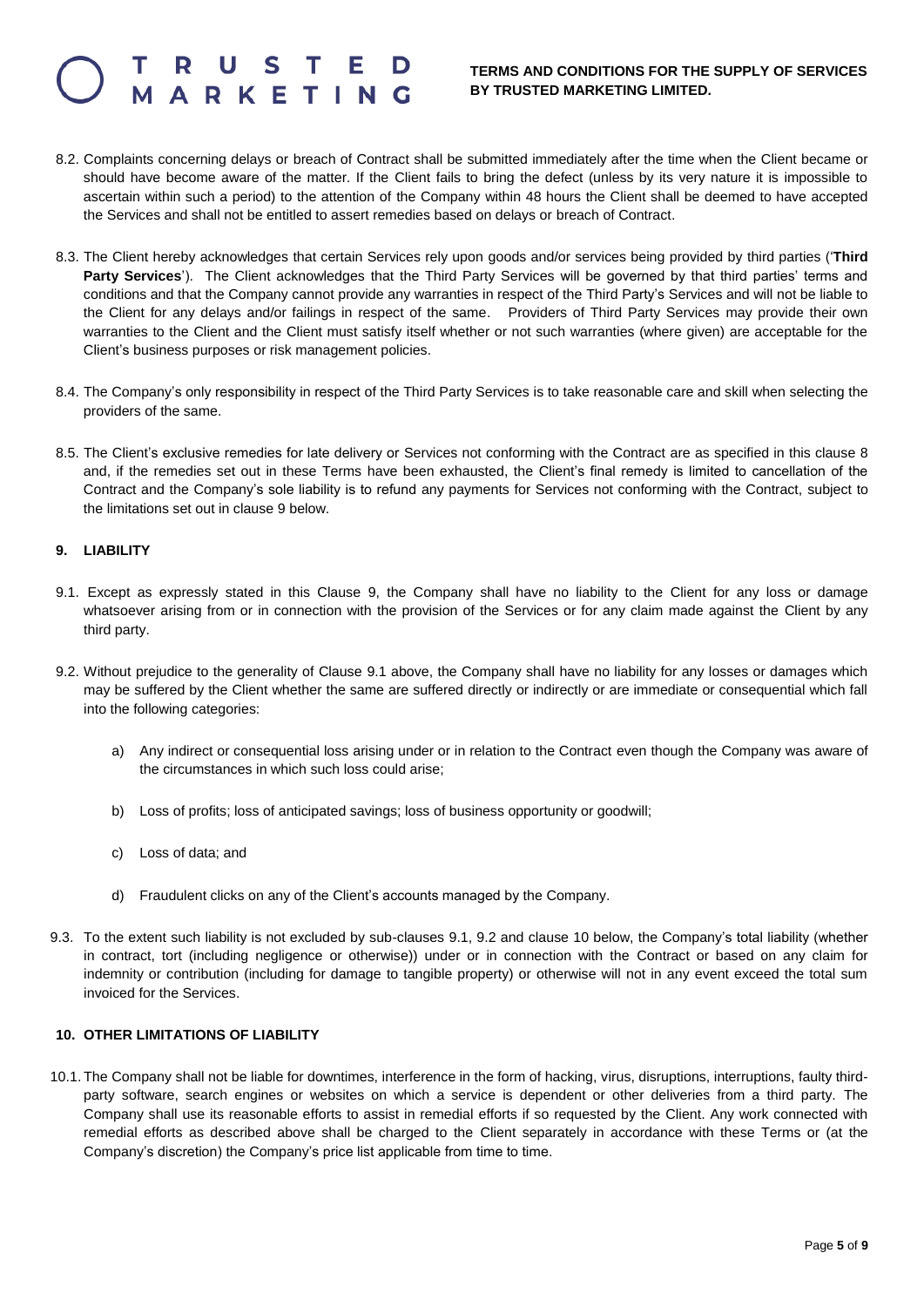### **ARKETIN**

#### **TERMS AND CONDITIONS FOR THE SUPPLY OF SERVICES BY TRUSTED MARKETING LIMITED.**

- 10.2. The Company shall not be liable for any changes made without notice by the Client or a third party employed by the Client to domain names, websites, links, technical setup etc. and affecting the Services delivered by the Company. Preceding or subsequent work connected with any adjustments required as a result of such changes shall be charged to the Client in accordance with these Terms or on the basis of the Company's price list applicable from time to time at the Company's discretion.
- 10.3. The Company shall use all reasonable endeavours to deliver Services relating to search engine optimisation, links, advertisements, banners, pay per click and google analytics in accordance with the guidelines applicable to the relevant search engines. However, the Company shall not be liable for delayed or non-conforming performance due to changes made to standard terms, assessment algorithms, search criteria, viewing policy, prices and campaign offers or other matters beyond the Company's control and reserves the right to make changes to Services as a result of the same. In addition, the Company shall not be liable for other changes or discontinuation of search engines.
- 10.4. The Company shall not be liable for Services relating to search engine optimisation, link building, advertisements, banners or sponsorships leading to a minimum number of views, position or frequency in searches on relevant words or otherwise. In addition, the Company shall not be liable for ensuring that such Services lead to a certain volume of traffic, number of clicks, registrations, purchases or the like.
- 10.5. If the Client does not implement some or all of the Company's recommendations, the Company shall not bear any liability for any lack of success experienced by the Client relating to the Services.

#### **11. INTELLECTUAL PROPERTY RIGHTS**

- 11.1. It is the responsibility of the Client to ensure that they have the right to use any Intellectual Property Rights when they provide any text, image or representation **("Materials")** to the Company for incorporation into the Services and the Client hereby grants or agrees to procure the grant of (as applicable) an irrevocable licence to the Company to use such Materials for the purposes of providing the Services for the duration of the Contract.
- 11.2. The Client shall be responsible for ensuring that the contents of Materials which the Client has contributed or approved are not in contravention of legislation, decency, marketing rules or any other third-party rights. the Company shall be entitled to reject and delete such material without incurring any liability. In addition, the Company shall be entitled to cancel the Order.
- 11.3. The Client shall indemnify the Company against all damages, losses and expenses suffered or incurred by the Company as a result of the Materials which the Client has contributed or approved being in contravention of legislation, decency, marketing rules or any action that any such Materials infringe any Intellectual Property Rights of a third party.
- 11.4. The parties shall be obliged to notify the other party without undue delay of any claims raised against a party as described above.
- 11.5. Unless expressly stated otherwise in these Terms or in an Order, the Intellectual Property Rights created, developed, subsisting or used in connection with the Services and whether in existence at the date hereof or created in the future shall vest in and be the property of the Company or the relevant third party from whom the Company has acquired a right of use with a view to executing the Order. The Client agrees to execute and deliver such documents and perform such acts as may be necessary from time to time to ensure such Intellectual Property Rights vest in the Company.
- 11.6. The Intellectual Property Rights as mentioned in Clause 11.2 shall not be used, assigned, distributed, copied, forwarded to online or offline activities by the Client without a separate, express written agreement.
- 11.7. If the Company makes software, scripts, ASP services etc. available to the Client as part of the execution of an Order, the Client shall only acquire a non-exclusive personal nontransferable license to use such material until the Services under this agreement cease.
- 11.8. The Client hereby irrevocably licenses the Company to use and display the Client's name, figure, logo etc. as a reference on the Company's website, other marketing materials or types of media whilst they are a Client of the Company and for 18 months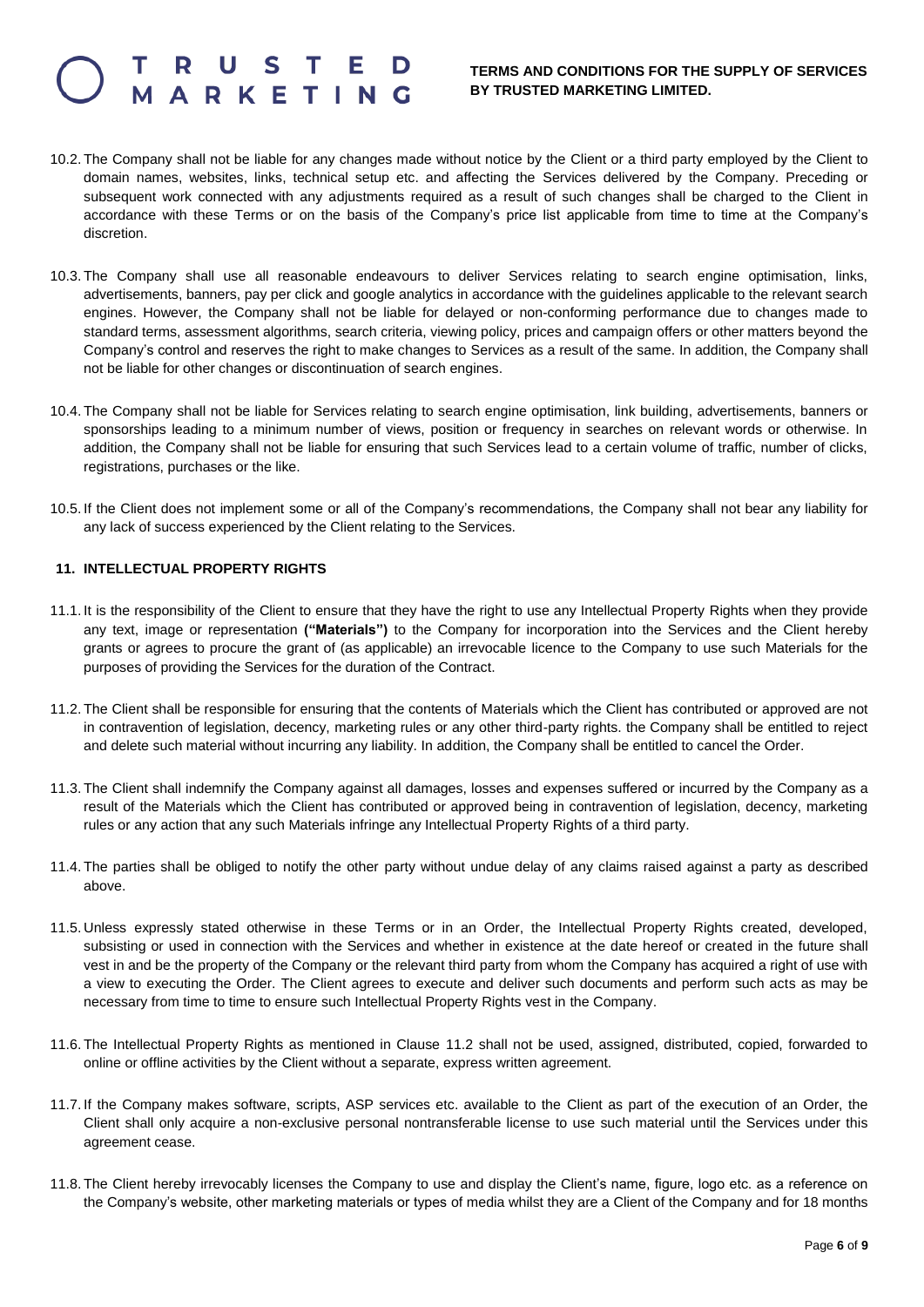# RKETIN

after the Contract terminates. The Client agrees to send the Company its most recent logo or figure as and when it is amended from time to time.

#### **12. CONFIDENTIALITY AND PERSONAL DATA**

- 12.1.A party **(Receiving Party)** shall keep in strict confidence all technical or commercial know-how, specifications, inventions, processes or initiatives which are of a confidential nature and have been disclosed to the Receiving Party by the other party **(Disclosing Party)**, its employees, agents or subcontractors, and any other confidential information concerning the Disclosing Party's business or its products or its services which the Receiving Party may obtain. The Receiving Party shall restrict disclosure of such confidential information to such of its employees, agents or subcontractors as need to know it for the purpose of discharging the Receiving Party's obligations under the Contract, and shall ensure that such employees, agents or subcontractors are subject to obligations of confidentiality corresponding to those which bind the Receiving Party. This clause shall survive termination of the Contract.
- 12.2. During the term of the Contract and for a period ending 5 years from the date of its conclusion, the Company shall take the same care as the Company uses with its own confidential information, to avoid, without the Client's consent, the disclosure to any third party (except a subcontractor working on the Services who is subject to similar undertakings of confidentiality) of any of the Client's business or operational information which the Client has designated as confidential.
- 12.3. The obligation in Clause 12.2 shall not apply to any information which is or becomes publicly available otherwise than through a breach of this agreement, is already or rightly comes into the Company's possession without an accompanying obligation of confidence, is independently developed by the Company, or which the Company is required to disclose by law.
- 12.4. During the term of the Contract and for a period ending 5 years from termination thereof, the Client will not disclose to any persons within its organisation that do not have a need to know, or to any third party, any information and non-Client materials provided by the Company concerning the method or approach the Company uses in providing the Services.
- 12.5. Each party agrees to comply with its respective obligations under the Data Protection Act 1998 and the General Data Protection Regulations 2018.
- 12.6. The Client shall be obliged to indemnify the Company for any loss, including costs incidental to legal proceedings, suffered by the Company as a result of the processing of personal data which the Client has contributed being in contravention of the Data Protection Act 1998, the General Data Protection Regulations, or marketing law. The parties shall be obliged to notify the other party without undue delay of any claims raised against a party as described in the present clause.

#### **13. TERM, TERMINATION AND ASSIGNMENT**

- 13.1. The Contract shall renew automatically for a further term of one year at the end of each year unless and until either party notifies the other of its wish to terminate the Contract at the expiry of the current year by giving the other party at least 30 days' written notice to expire at the end of that Contract term.
- 13.2. Without limiting its other rights or remedies, each party may terminate the Contract with immediate effect by giving written notice to the other party if the other party:
	- a) commits a material breach of the Contract and (if such breach is remediable) fails to remedy that breach within 30 days of that party being notified in writing of the breach; or
	- b) becomes or is insolvent or is unable to pay its debts (within the meaning of the Insolvency Act 1986) or (except for the purposes of a genuine amalgamation or reconstruction) a petition is presented or meeting convened or resolution passed for winding up the defaulting party or the defaulting party enters into liquidation whether compulsorily or voluntarily or compounds with its creditors generally or has a receiver, administrator, or administrative receiver appointed over all or any part of its assets or the defaulting party ceases to carry on all or a substantial part of its business.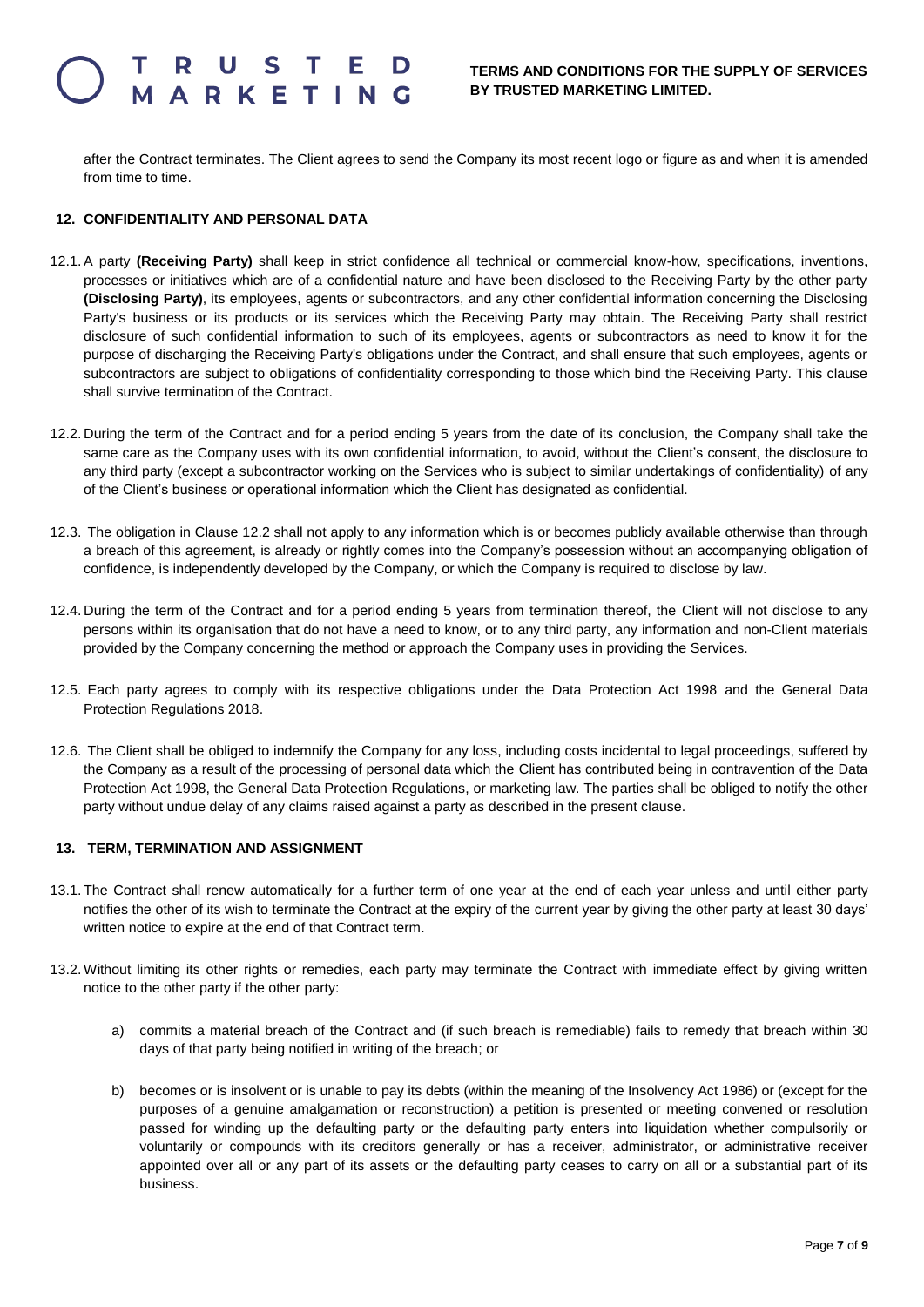### RKETIN

- 13.3. The Company shall, in addition to all other rights and remedies under these Terms be entitled to terminate this Contract without notice in the event that any of its charges for the Services are not paid in accordance with these Terms.
- 13.4. Upon termination, for whatever reason, the parties shall be obliged to return all materials received from the other pursuant to the Contract without undue delay. If relevant, the Client shall be obliged to remove codes, etc, from websites without undue delay. If the Client fails to do so, the Company shall be entitled to invoice the Client in line with its then current terms and conditions for subsequent Services without such invoicing amounting to a waiver of the Company's right to terminate the Contract.
- 13.5. The Client shall not be permitted to assign or transfer all or any part of its rights or obligations under the Contract and these Terms without the prior written consent of the Company.
- 13.6. The Company shall be entitled to assign or subcontract any of its rights or obligations under the Contract and these Terms and the Client acknowledges that certain elements of the Services will be provided by third parties.

#### **14. FORCE MAJEURE**

- 14.1. Neither party shall be held liable for a Force Majeure Event.
- 14.2. If a party believes that a Force Majeure Event has occurred, such party shall immediately inform the other party of the start and end of the Force Majeure Event.
- 14.3. Notwithstanding the other provisions of the present Terms, each party shall be entitled to terminate the Contract without liability to the other by written notice to the other party in the event that the performance of the Contract is impeded for more than 6 months due to a Force Majeure Event.

#### **15. MISCELLANEOUS**

- 15.1. The Company reserves the right to modify or discontinue, temporarily or permanently, the Services with or without notice to the Client and the Company shall not be liable to the Client or any third party for any modification to or discontinuance of these Services save for the return of any prepaid sums in connection with the provision of the Services which are subsequently not provided.
- 15.2. The Company shall be free to provide its Services to third parties whether during or following the provision of the Services to the Client.
- 15.3. During the term of the Contract and for a period of 12 months thereafter, the Client agrees not to employ or engage or offer to employ or engage anyone designated by the Company to work on the Services.
- 15.4. The failure of either party to enforce or to exercise at any time or for any period of time any right pursuant to these Terms does not constitute, and shall not be construed as, a waiver of such terms or rights and shall in no way affect that party's right later to enforce or to exercise it.
- 15.5. If any term of these Terms is found illegal, invalid or unenforceable under any applicable law, such term shall, insofar as it is severable from the remaining Terms, be deemed omitted from these Terms and shall in no way affect the legality, validity or enforceability of the remaining Terms which shall continue in full force and effect and be binding on the parties to the Contract.
- 15.6. Any valid alteration to or variation of these Terms must be in writing signed on behalf of each of the parties by duly authorised officers.
- 15.7. A person who is not a party to the Contract shall not have any rights under or in connection with it.